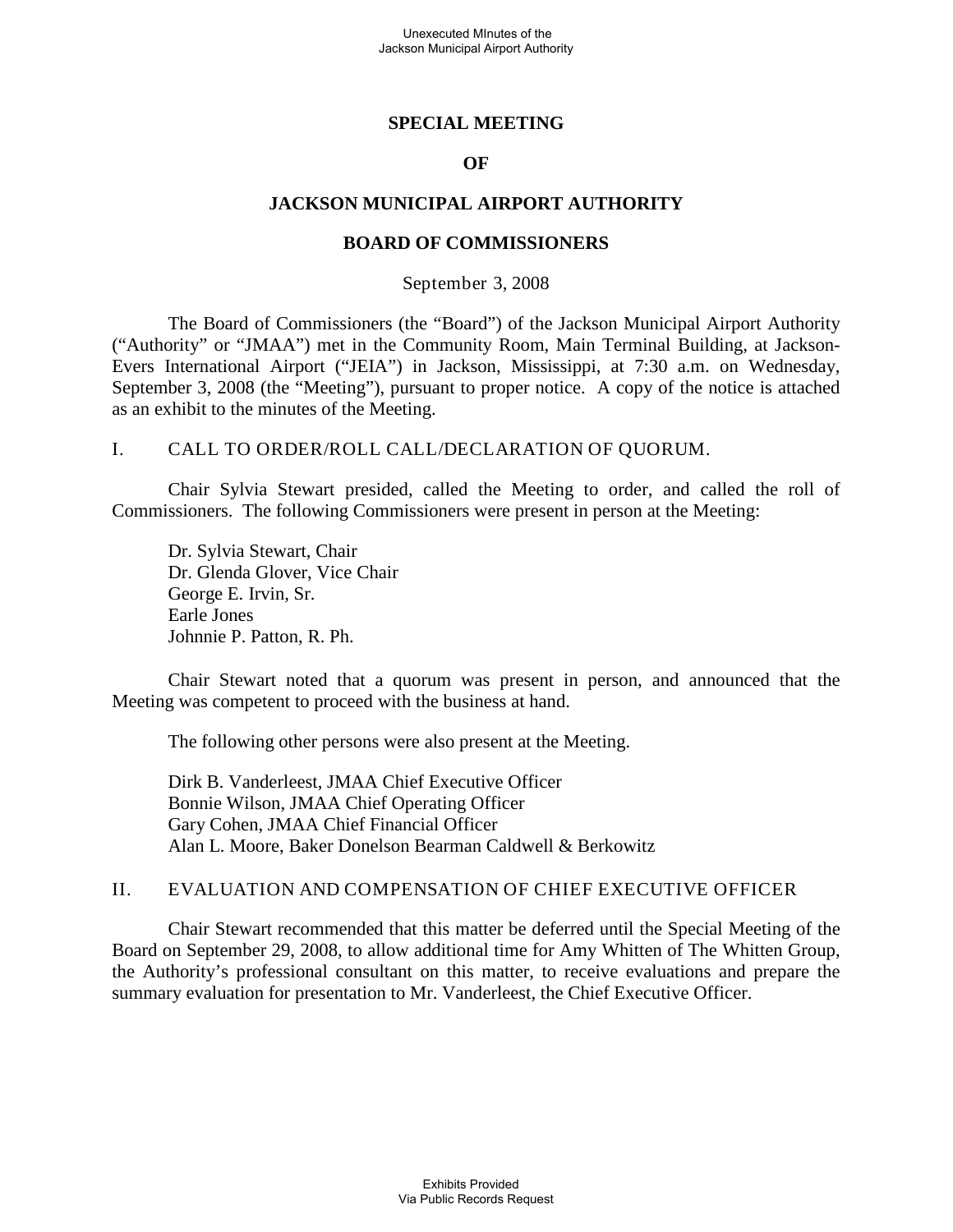During discussion, the Board determined to call a Special Meeting of the Board to consider and take action on this matter at the same time the Board conducts its Regular Monthly Work Session at 7:30 a.m. on Thursday, September 18, 2008, in the Community Room in the Main Terminal Building at JEIA.

At the request of Chair Stewart, Mr. Moore discussed the policy regarding the annual evaluation and compensation review of the Chief Executive Officer of the Authority, and said he would email a copy of the policy to the Board and attach a copy of the policy to the minutes of this Meeting.

# III. FISCAL YEAR 2009 BUDGET.

Chair Stewart announced that the Board would then discuss and consider approval and adoption of the Fiscal Year 2009 Budget (the "Budget"), and requested that Mr. Vanderleest lead the discussion.

Mr. Vanderleest distributed a copy of the Budget to the Board, a copy of which is attached as an exhibit to the minutes of the Meeting. Mr. Vanderleest and Mr. Cohen discussed the Budget with the Board, and identified minor modifications from the draft budget previously distributed to and discussed with the Board.

After discussion, upon motion duly made by Commissioner Irvin, seconded by Commissioner Patton, and unanimously approved by the affirmative votes of all Commissioners present, the Board adopted the following resolution.

# **RESOLUTION APPROVING BUDGET FOR FISCAL YEAR 2009**

**WHEREAS**, the staff of the Jackson Municipal Airport Authority (the "Authority") has presented a proposed budget for Fiscal Year 2009 (the "2009 Budget") to the Board of Commissioners (the "Board") of the Authority for review and approval, a copy of said 2009 Budget being (i) attached as an exhibit to the minutes of the September 3, 2008, Special Meeting of the Board and (ii) incorporated herein by reference; and

**WHEREAS**, the Board has reviewed and considered the 2009 Budget;

**NOW, THEREFORE, BE IT RESOLVED**, the Board hereby determines that it would be in the best interests of and in furtherance of the duties and responsibilities of the Authority to, the Board hereby does, approve, adopt and authorize implementation of the 2009 Budget.